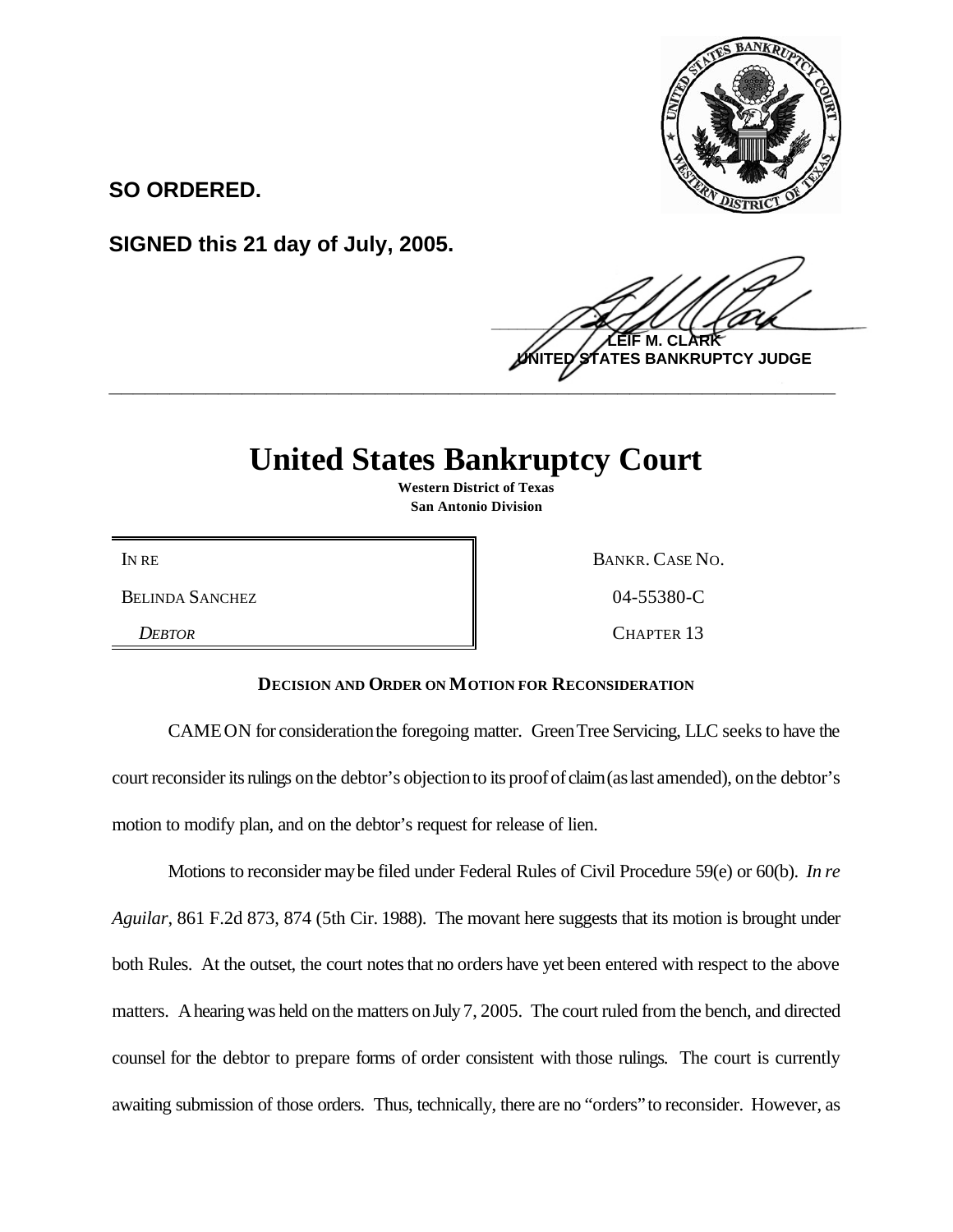no orders have yet been entered, the pleading may be construed to be one seeking new trial under Rule 59. Such motions can be filed prior to the entry of judgment, or within ten days after the entry of judgment. See 11 C. WRIGHT, A. MILLER & M. KANE, FED. PRACT. & PROC. 2<sup>nd</sup> § 2812, at pp. 140-41 (West 1995). The pleading will thus be construed as one seeking relief under Rule 59. *See Texas A&M Research Found. v. Magna Transp., Inc.*, 338 F.3d 394, 400 (5th Cir. 2003).

Rule 59 "offers an extraordinary remedy, to be used sparingly in the interests of finality and conservation of judicial resources. Indeed, a motion for reconsideration should not be granted, absent highly unusual circumstances [and] unless the district court is presented with newly discovered evidence, committed clear error, or ifthere is anintervening change inthe controlling law. "A Rule 59(e) motionmay *not* be used to raise arguments or present evidence for the first time when they could reasonably have been raised earlier in the litigation." *Kona Enterprises, Inc. v. Estate of Bishop*, 229 F.3d 877, 890 (9th Cir. 2000) (emphasis in original; internal citations and quotations omitted). As Judge Posner puts it, a "motion under Rule 59(e) is not authorized to enable a party to complete presenting his case after the court has ruled against him." *In re Reese*, 91 F.3d 37, 39 (7th Cir. 1996) (internal quotations omitted). The court has "considerable discretion in deciding . . . Rule 59(e) [motions]." *Edward H. Bohlin Co. v. Banning Co.*, 6 F.3d 350, 355 (5th Cir. 1993).

Here, Green Tree did not appear at the hearing on July 7, 2005. A review of the docket confirms that Green Tree was properly notified through its counsel of record, that copies of both the original objectionto claimand the amended objection to claim were served onGreenTree via service oncounsel, and that the Bankruptcy Noticing Center gave notice to, *inter alia*, Green Tree, of the hearing setting. The court further takes judicial notice of the practice and procedures now in place with respect to electronic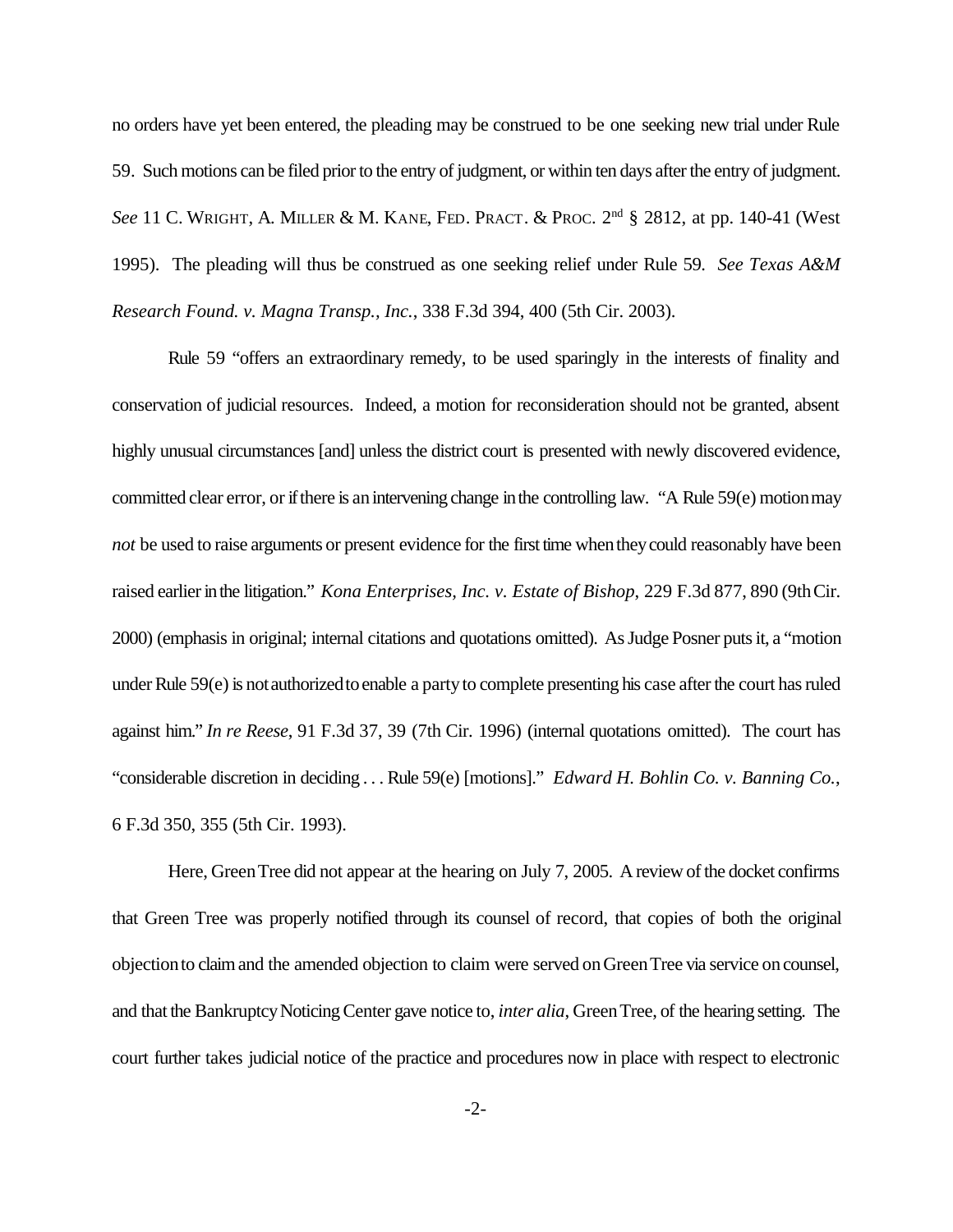case filers, which provide that notice of filing of *all* pleadings in *all* cases in which an electronic filer is a party or lawyer is accomplished via email notification. Once that email notice is received, counsel is expected to log on to the electronic case filing system, locate the pleading as filed in its electronic format, and download it (if necessary). Those procedures (which are uniform for all four federal districts in the state of Texas) actually *excuse* a party from having to serve a pleading on e-filers by any other means, though the record in this case includes certificates of service by counsel for the debtor in which she certifies mailing *in addition to* the electronic mail notification sent out by the clerk of court.

The record is thus sufficiently clear that notice of filing of both the original objection to claim and the amended objection to claim was afforded to Green Tree through its counsel of record. Counsel for Green Tree does not challenge whether notice was *given* (which is all that constitutional and statutory due process require). Counsel only maintains that "for reasons unknown, notice of said Amended Objection [to Green Tree's claim] was not *received* by Green Tree or its counsel until after the hearing on July 7, 2005." Motion, at ¶ 5. That is an insufficient basis to challenge notice.

In addition, Green Tree acknowledges having received notification of the filing of the Transcript of Hearing in this case, confirming that counsel is in fact receiving electronic notifications of filings in this case. It is unlikely that Green Tree and its counsel did notreceive notice ofthe filing of the Amended Objection to Green Tree's claim – and especially unlikely that the "missing notice" from the clerk of court "showed up" more than a month after debtor's pleading wasfiled on June 3, 2005. Thus, even if receipt of notice were dispositive, Green Tree has been unhelpful in explaining *how* its lack of receipt occurred. The burden was on Green Tree to determine what happened to its electronic mail notification. "For reasons unknown" simply does not afford Green Tree equitable grounds for relief.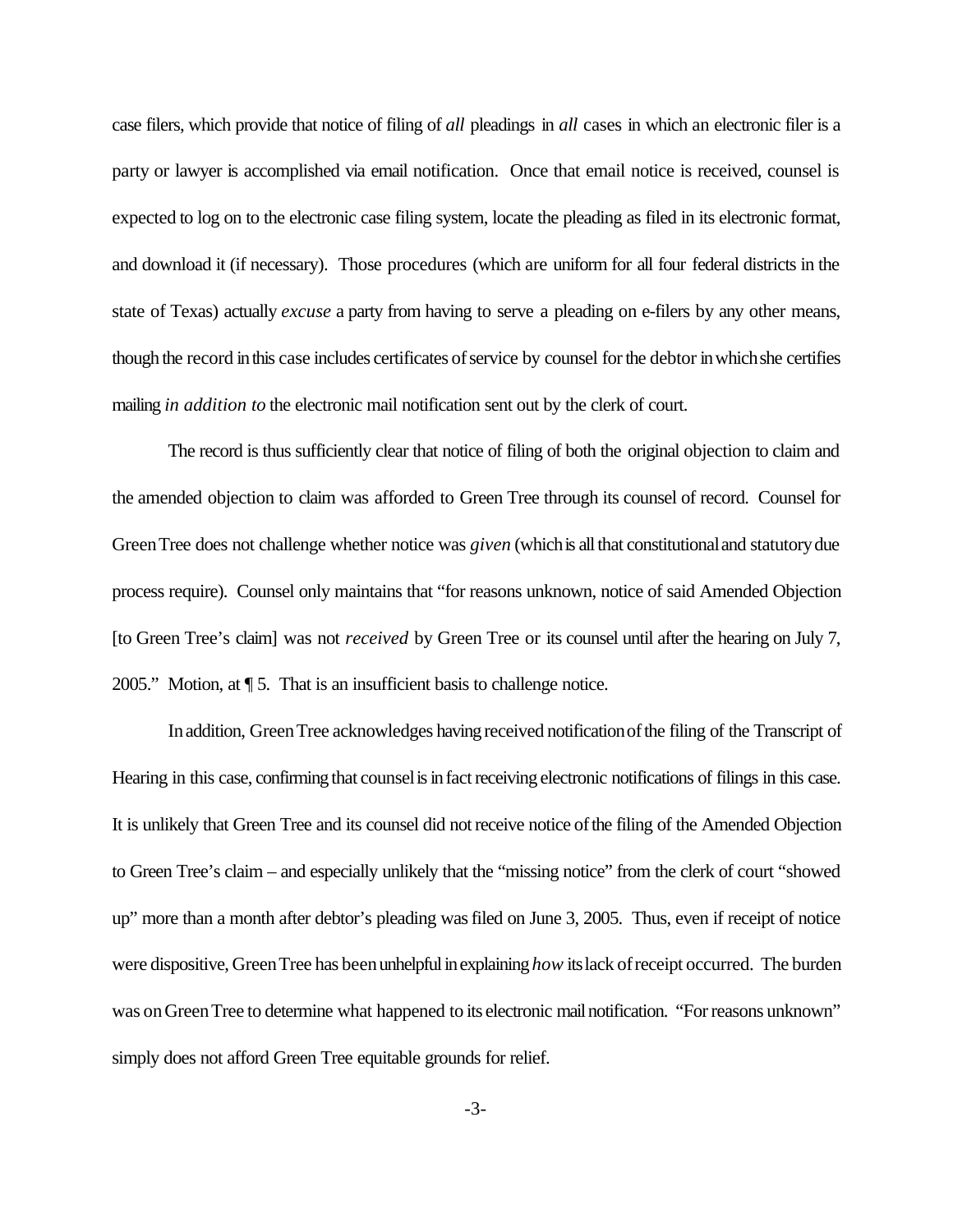Green Tree's basis for not appearing is thin in any event. The Amended Objection to Claim did not substantially alter the essential grounds for the debtor's challenging Green Tree's claim in its original objection to claim. In the original objection, the debtor also maintained that it owed no interest, that the debt had been paid in full by May 2003, and that Green Tree should be required to release its lien. The additions made in the amended objection beefed up the debtor's grounds for believing she was right, but did not change the essential contention – that the debtor owed Green Tree no money.

GreenTree's only reason for concluding that it did not have to attend the July 7, 2005 hearing on that objection is laid out thusly in its motion:

Green Tree filed a Response to the [debtor's] objection [to its claim] on May 27, 2005. On that same date, Green Tree filed an Amended Proof of Claim, and attached [various documents]. Upon filing such, counsel for Green Tree, Angela Randermann, contacted counsel for Debtor and left a voicemail message requesting a return call if there were any questions. *As no return call was received any time prior to the hearing date* of July 7, 2005, counsel for Green Tree *believed* the amended proof of claim resolved the Debtor's objection.

Motion, at  $\P$  4. Nowhere in federal practice or procedure is it provided that a lawyer may safely assume that an unanswered voice mail message is the equivalent of an agreed order resolving a contested matter. Incredibly, however, that is precisely the assumption made by counsel here, and basis on which counsel expects relief from this court. What is more, the voice mail in question, as self-described by counsel, only required a response if debtor's counsel "had any questions." The pleading was filed on the Friday before the Memorial Day weekend, and this pleading does notsayat what time the voice mail message was left. In all events, prudent counsel who knew of a pending hearing on an objection to claim which threatened to disallowher client's claiminits entiretywas *not* justified inrelying on "not hearing anything" back onher voice mail message. Sometime within the following 30 days or so, prudent counsel would *at least* have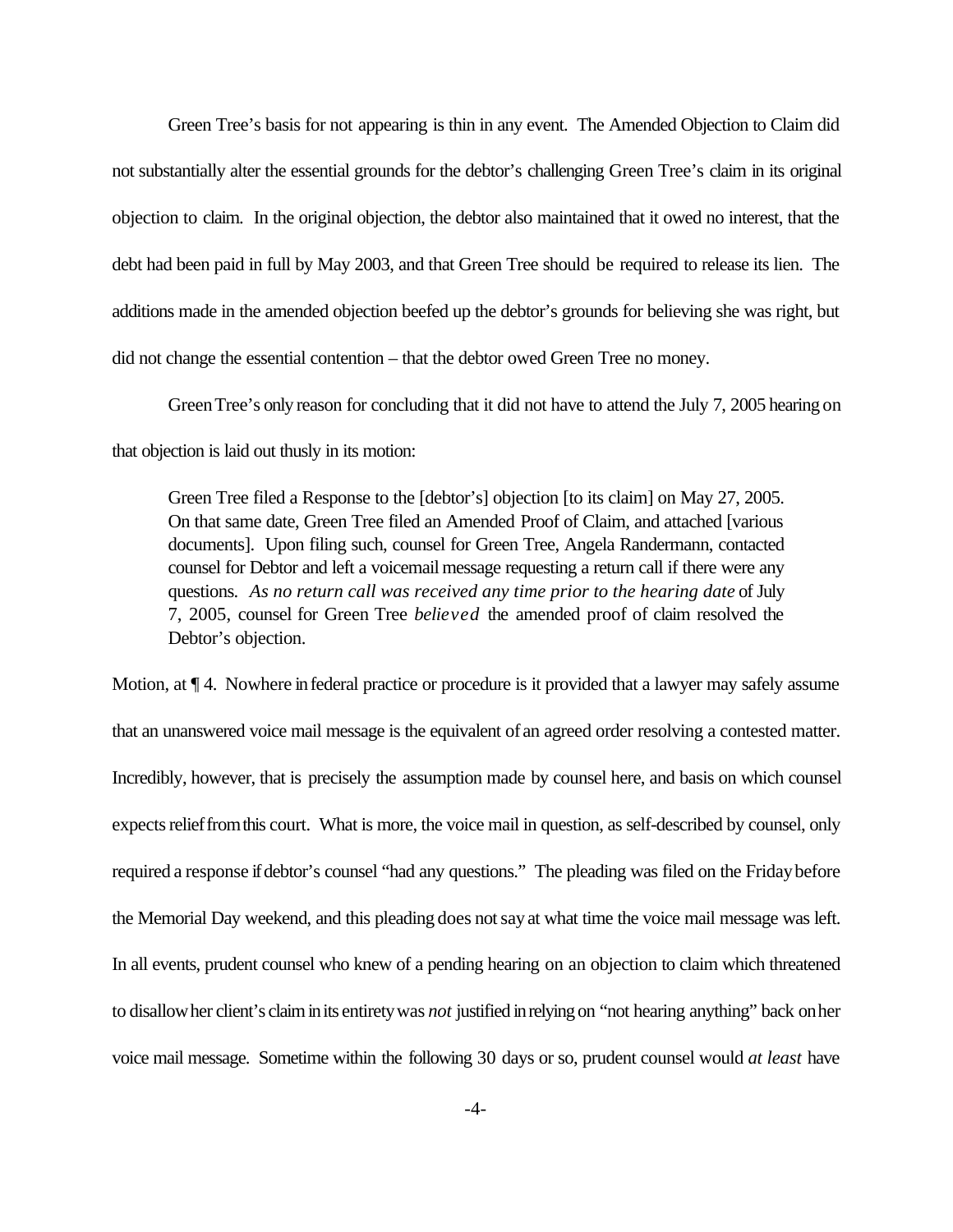tried calling a fewmore timesto confirmher understanding. Had she done so, she would have known that there was an amended pleading on file for sure. Prudent counsel would also have insisted on either a form of order on the objection to claim, or a pleading withdrawing the objection, or *some* sort of confirmation about an "agreed announcement" on the record by debtor's counsel. Counsel in this case was far from prudent.

In short, then, there is no legal or equitable reason for the court to rescue either Green Tree or its counselfromtheir lack of attentionto this matter, or their imprudent assumptions. No one has played fast and loose with Green Tree. At all times, GreenTree knew orshould have known that the debtor took the position that she owed no moneyonthis claim. Green Tree and its counsel had the duty to take the dispute seriously, and to make sure that it was resolved with certainty. It is not the job of the court to take care of Green Tree's interests when it already has counsel who are already charged with that duty – and who get paid to do it. Nor is it the job of the court to rescue counsel who put themselves out on a limb and hand opposing counsel a saw – the effective equivalent of what happened here.

Green Tree claims that, in all events, they would have won on the merits if only the court would look again at the evidence. As Judge Posner in *Matter of Reese* reminds us, however, Green Tree had their chance to put on their best case. It is not appropriate to entertain only now, afterthe court hasruled, GreenTree's arguments for why it would have won if only it had attended the hearing. The court declines Green Tree's invitation to do so.

Green Tree's suggestion that it can lose its lien only via anadversaryproceeding betrays a lack of understanding of the workings of section  $506(d)$  of the Bankruptcy Code. At the hearing on the objection to claim, the court ruled that Green Tree had no claim against the estate because it had already been paid